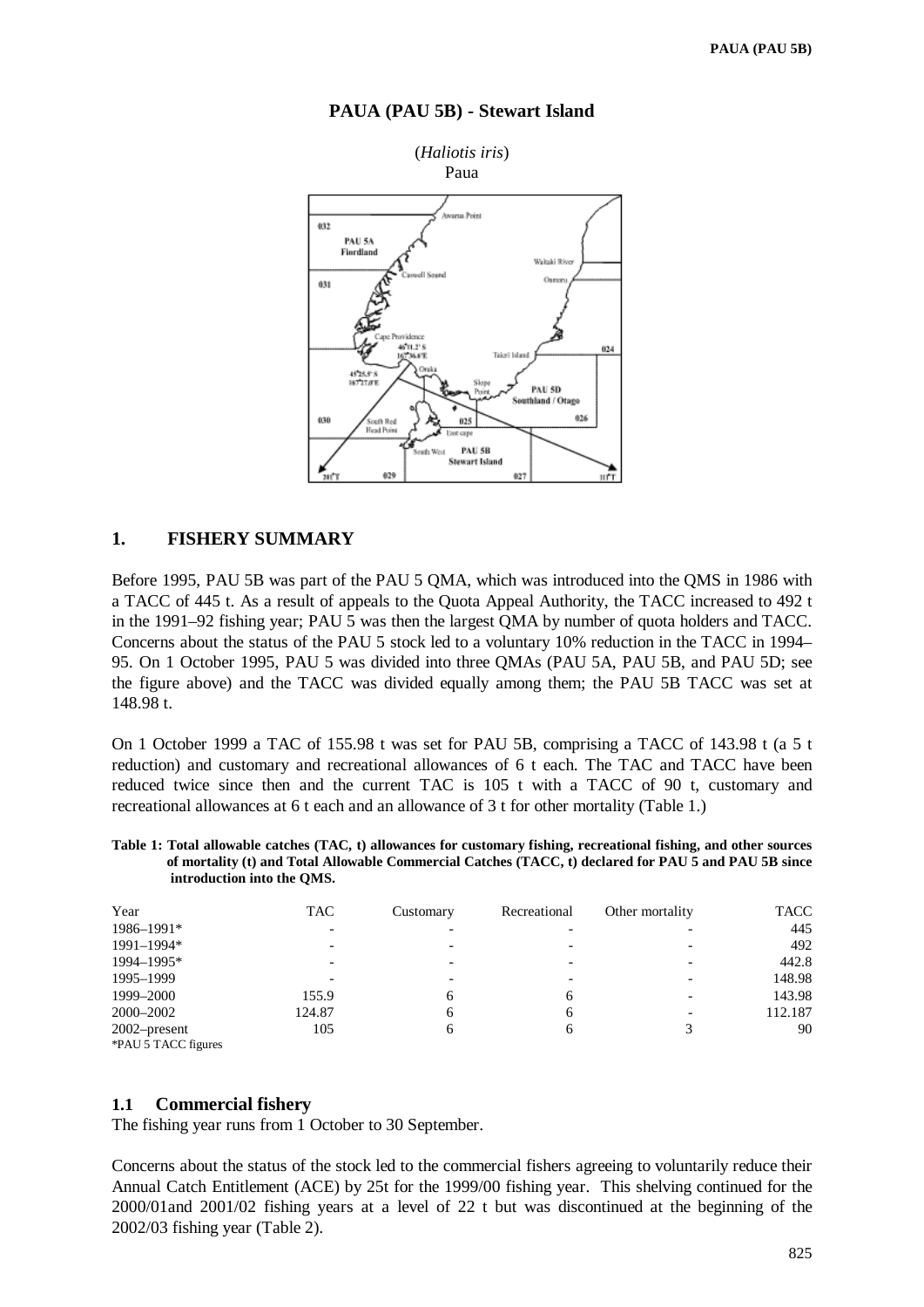On 1 October 2001 it became mandatory to report catch and effort on Paua Catch Effort Landing Returns (PCELRs) using fine-scale reporting areas that had been developed by the New Zealand Paua Management Company for their voluntary logbook programme (Figure 1).



**Figure 1: Map of fine scale statistical reporting areas for PAU 5B.**

Landings for PAU 5B are shown in Table 2 and Figure 2. Landings for PAU 5 are reported in the introductory PAU Working Group Report.

**Table 2: TACC and reported commercial landings (t) of paua in PAU 5B, 1995–96 to present, from QMR and MHR returns**.

| Year        | Landings | <b>TACC</b> |
|-------------|----------|-------------|
| 1995-96     | 144.66   | 148.98      |
| 1996–97     | 142.36   | 148.98      |
| 1997–98     | 145.34   | 148.98      |
| 1998-99     | 148.55   | 148.98      |
| 1999-00     | 118.07   | 143.98      |
| 2000-01     | 89.92    | 112.19      |
| $2001 - 02$ | 89.96    | 112.19      |
| $2002 - 03$ | 89.86    | 90.00       |
| $2003 - 04$ | 90.00    | 90.00       |
| $2004 - 05$ | 89.97    | 90.00       |
| $2005 - 06$ | 90.47    | 90.00       |
| 2006-07     | 89.16    | 90.00       |
| $2007 - 08$ | 90.21    | 90.00       |
| 2008-09     | 90.00    | 90.00       |
| $2009 - 10$ | 90.23    | 90.00       |
| $2010 - 11$ | 89.67    | 90.00       |
| $2011 - 12$ | 89.59    | 90.00       |
| $2012 - 13$ | 90.58    | 90.00       |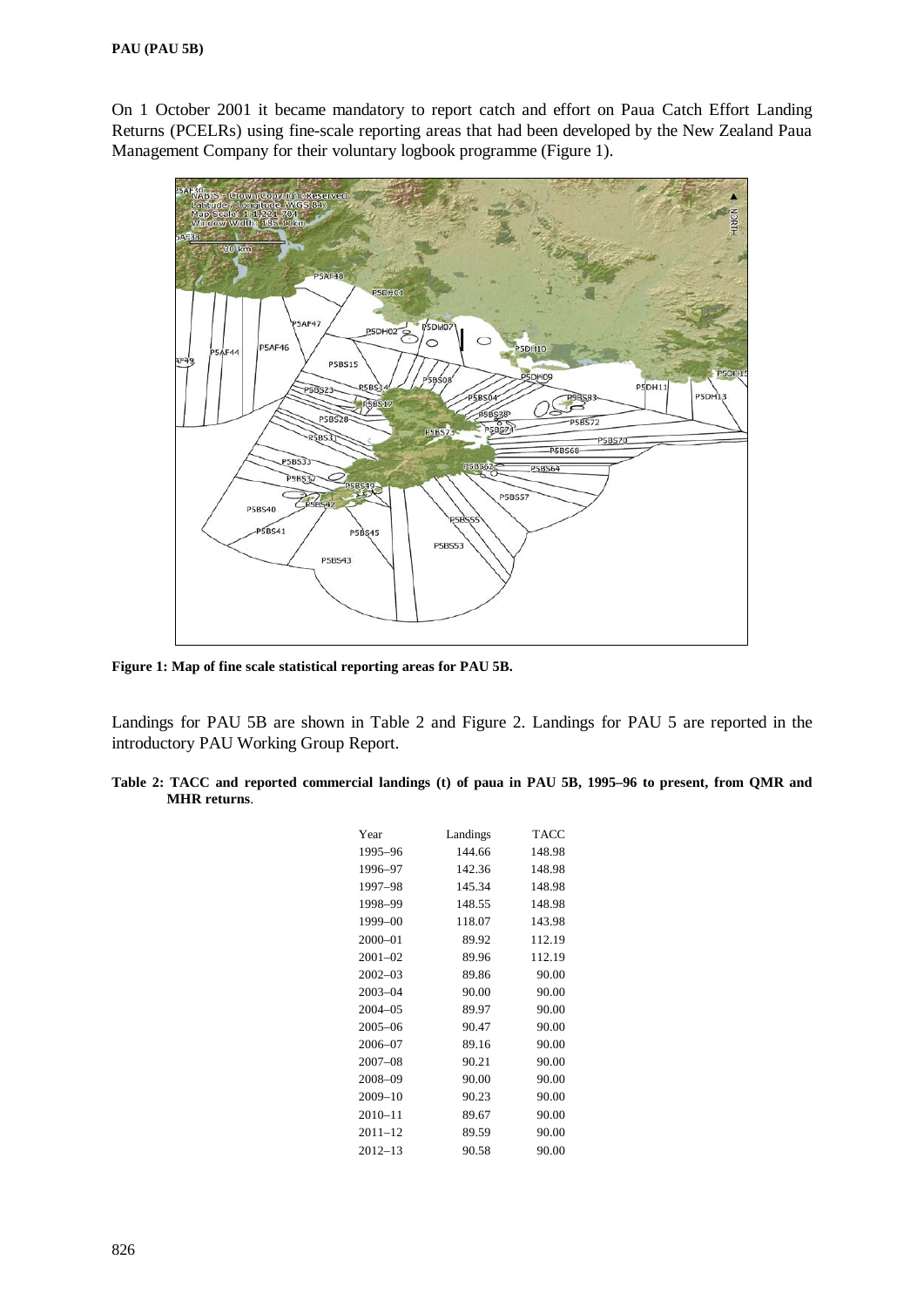

**Figure 2: Historical landings and TACC for PAU 5B from 1995–96 to present. For historical landing in PAU 5 before1995–96 refer to figure 1 and table 1 in the introductory PAU Working Group Report.**

## **1.2 Recreational fisheries**

The New Zealand Recreational Marine Survey for 2011–12 estimated that the recreational harvest for PAU 5B was 0.82 t with a CV of 50%. For the 2013 assessment, the SFWG agreed to assume that the recreational catch rose linearly from 1t in 1974 to 5 t in 2006, and remained at 5t between 2007 and 2013. For further information on recreational fisheries refer to the introductory PAU Working Group Report.

### **1.3 Customary fisheries**

The SFWG agreed to assume for the 2013 assessment that customary catch has been 1 t for the whole period modelled. For further information on customary fisheries refer to the introductory PAU Working Group Report.

### **1.4 Illegal catch**

Illegal catch was estimated by the Ministry of Fisheries to be 15 t, but "Compliance express extreme reservations about the accuracy of this figure." The SFWG agreed to assume for the 2013 assessment that illegal catch was zero before 1986, then rose linearly from 1 t in 1986 to 5 t in 2006, and remained constant at 5 t between 2007 and 2013. For further information on illegal catch refer to the introductory PAU Working Group Report.

### **1.5 Other sources of mortality**

For further information on other sources of mortality refer to the introductory PAU Working Group Report.

## **2. BIOLOGY**

For further information on paua biology refer to the introductory PAU Working Group Report. A summary of biological parameters used in the PAU 5B assessment is presented in Table 3.

# **3. STOCKS AND AREAS**

For further information on stocks and areas refer to the introductory PAU Working Group Report.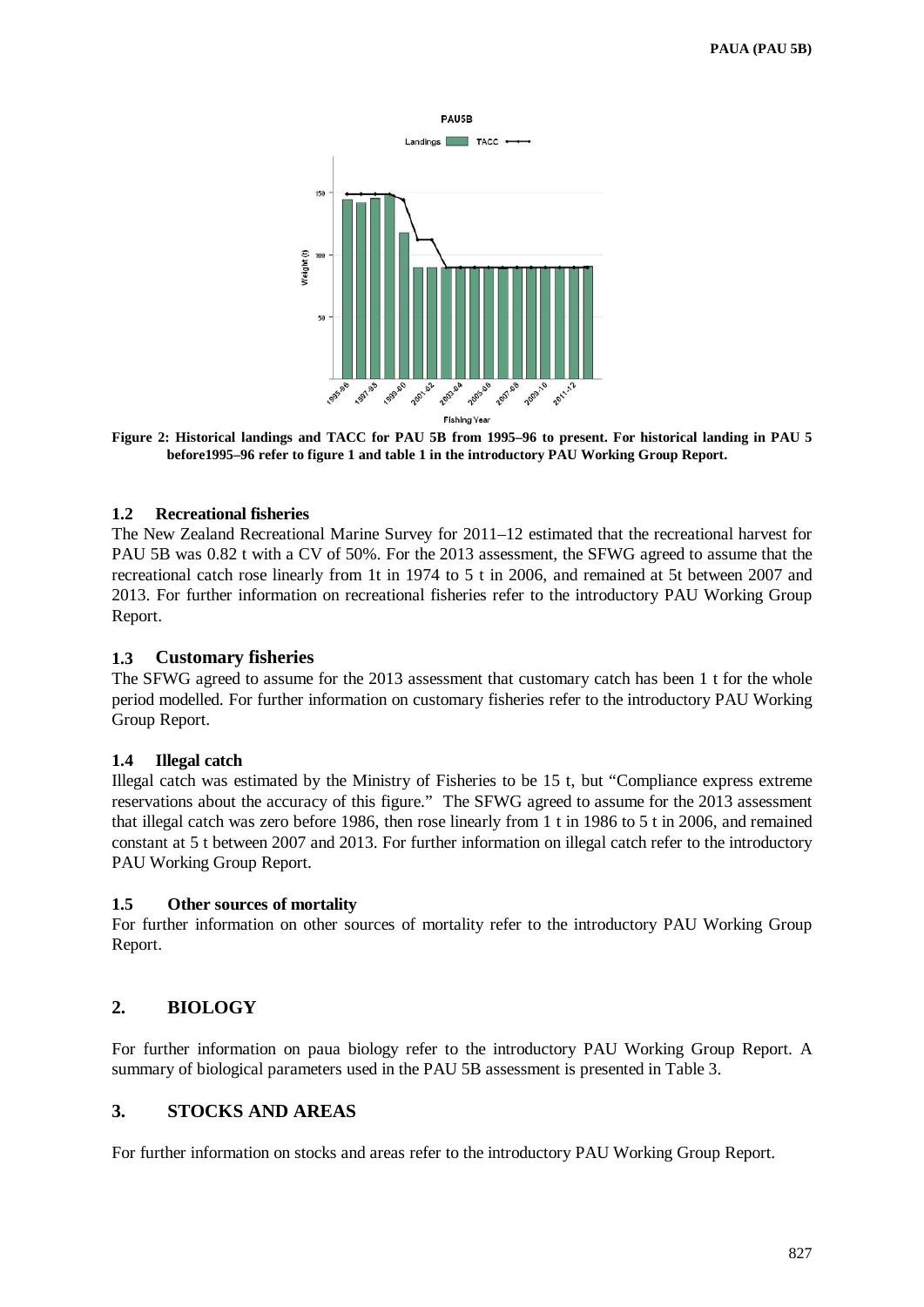#### **Table 3: Estimates of biological parameters (***H. iris***).**

|                                                                            |                   | Estimate                                       | Source                                                           |
|----------------------------------------------------------------------------|-------------------|------------------------------------------------|------------------------------------------------------------------|
| 1. Natural mortality $(M)$                                                 |                   | $0.10$ (CV $0.10$ )                            | Assumed prior probability distribution                           |
| 2. Weight = $a(\text{length})^b$ (Weight in g, length in mm shell length). |                   | All                                            |                                                                  |
|                                                                            | 2.99 x 10 $^{-5}$ | h<br>3.303                                     | Schiel & Breen (1991)                                            |
| 3. Size at maturity (shell length)                                         |                   |                                                |                                                                  |
|                                                                            |                   | 50% maturity at 91 mm<br>95% maturity at 133mm | Naylor (NIWA unpub. data)<br>Naylor (NIWA unpub. data)           |
| 4. Growth parameters (both sexes combined)                                 |                   |                                                |                                                                  |
| Growth at 75 mm                                                            |                   | Growth at 120 mm                               | Median (5–95% range) of posterior distributions estimated by the |
| 26.1 mm (24.8 to 27.2)                                                     |                   | $6.9$ mm $(6.5-7.3)$                           | assessment model                                                 |

# **4. STOCK ASSESSMENT**

The stock assessment was done with a length-based Bayesian estimation model, with parameter point estimates based on the mode of the joint posterior distribution and uncertainty estimated from marginal posterior distributions generated from Markov chain-Monte Carlo simulations. The most recent stock assessment was conducted in 2014 for the fishing year ended 30 September 2013. A base case model (0.1) was chosen from the assessment. The SFWG also suggested a sensitivity run (model 0.4) which assumed a uniform prior on *M* to explore the influence of this prior on the estimates of stock status.

### **4.1 Estimates of fishery parameters and abundance**

Parameters estimated in the assessment model and their Bayesian prior distributions are summarized in Table 4.

| Table 4: A summary of estimated model parameters, lower bound, upper bound, type of prior, (U, uniform; N, |  |  |
|------------------------------------------------------------------------------------------------------------|--|--|
| normal; $LN = lognormal$ , mean and c.v. of the prior.                                                     |  |  |

| Parameter                                                                     | Prior | $\mu$          | C.V. |        | <b>Bounds</b> |
|-------------------------------------------------------------------------------|-------|----------------|------|--------|---------------|
|                                                                               |       |                |      | Lower  | Upper         |
| ln(RO)                                                                        | U     |                |      | 5      | 50            |
| $M$ (natural mortality)                                                       | LN    | 0.1            | 0.35 | 0.01   | 0.5           |
| $g_l$ (Mean growth at 75 mm)                                                  | U     |                |      |        | 50            |
| $g2$ (Mean growth at 120 mm)                                                  | U     |                |      | 0.01   | 50            |
| $\varphi$ (CV of mean growth)                                                 | U     |                |      | 0.001  |               |
| $\text{Ln}(q^{l})$ (catchability coefficient of CPUE)                         | U     |                |      | $-30$  | $\Omega$      |
| $Ln(q^{J})$ (catchability coefficient of PCPUE)                               | U     |                |      | $-30$  | $\Omega$      |
| $L_{50}$ (Length at 50% maturity)                                             | U     |                |      | 70     | 145           |
| $L_{95-50}$ (Length between 50% and 95% maturity)                             | U     |                |      |        | 50            |
| $D_{50}$ (Length at 50% selectivity for the commercial catch)                 | U     |                |      | 70     | 145           |
| $D_{95,50}$ (Length between 50% and 95% selectivity for the commercial catch) | U     |                |      | 0.01   | 50            |
| $\epsilon$ (Recruitment deviations)                                           | N     | $\overline{0}$ | 0.4  | $-2.3$ | 2.3           |

The observational data were:

- 1. A 1990–2001 standardised CPUE series based on CELR data.
- 2. A 2002–2012 standardised CPUE series based on PCELR data.
- 3. A commercial catch sampling length frequency series for 1998, 2002–04, 07, 2009–2012.
- 4. Tag-recapture length increment data.
- 5. Maturity at length data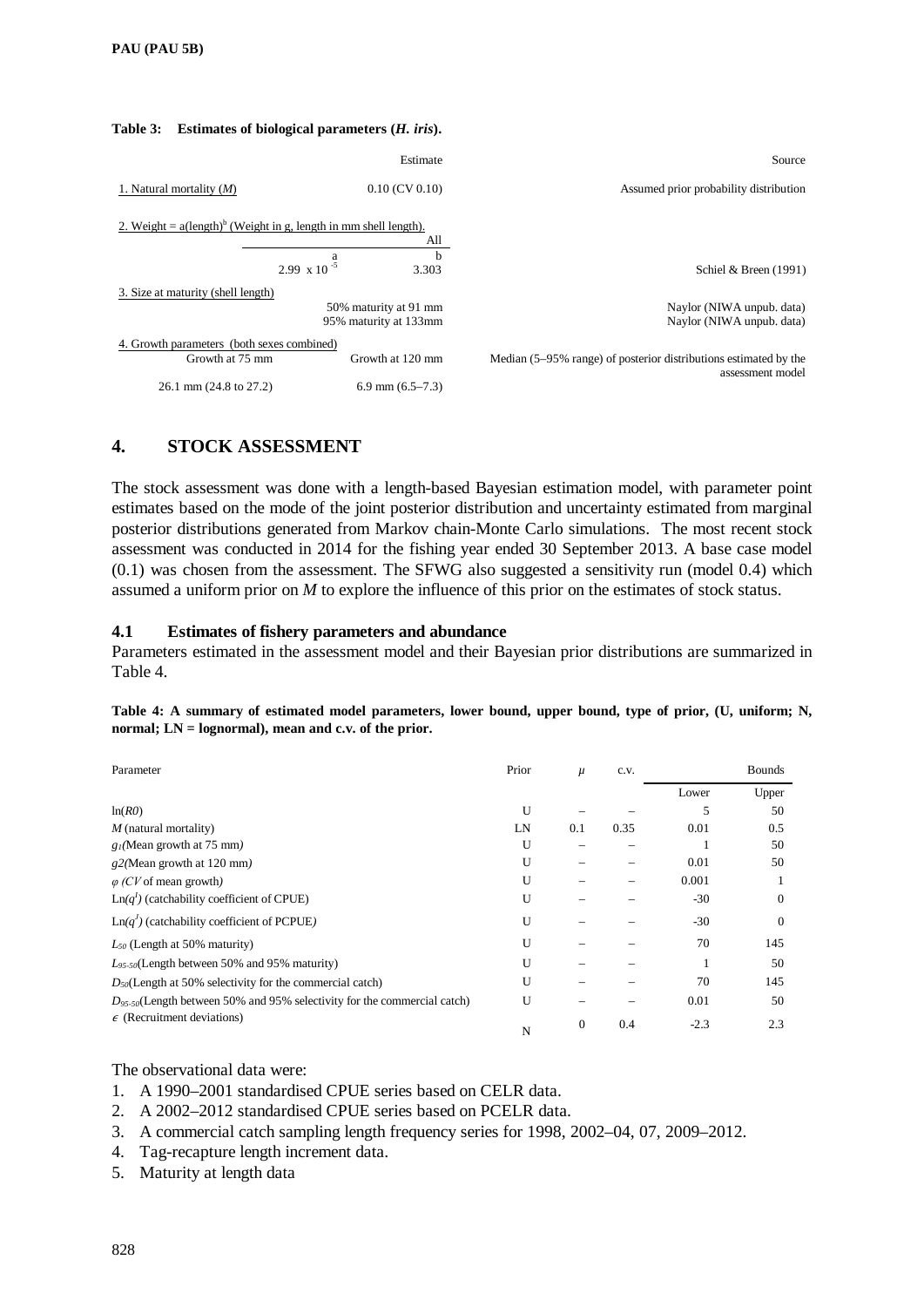### **4.1.1 Relative abundance estimates from standardised CPUE analyses**

The 2013 stock assessment used two sets of standardised CPUE indices: one based on CELR data covering 1990–2001, and another based on PCELR data covering 2002–2013. For both series, standardised CPUE analyses were carried out using Generalised Linear Models (GLMs). A stepwise procedure was used to select predictor variables, with variables entering the model in the order that gave the maximum decrease in the residual deviance. Predictor variables were accepted in the model only if they explained at least 1% of the deviance.

For both the CELR and PCELR data, the Fisher Identification Number (FIN) was used in the standardisations instead of vessel, because the FIN is associated with a permit holder who may employ a suite of grouped vessels, which implies that there could be linkage in the catch rates among vessels operated under a single FIN.

For the CELR data there is ambiguity in what is recorded for estimated daily fishing duration, and it has not been used in past standardisations as a measure of effort, instead the number of divers has been used. However, there is evidence that the fishing duration for a diver changes over time, and because of this a subset of the data was selected for which the recorded fishing duration was less ambiguous. The criteria used to subset the data were: (i) just one diver or (ii) fishing duration  $>= 8$  hours and number of divers >=2. This data subset was used for the CELR standardisation using estimated daily catch and effort as either number of divers or estimated fishing duration (both were offered to the standardisation model).

For the PCELR data the unit of catch was diver catch, with effort as diver duration.

FIN codes were used to select a core group of fishers from the CELR data, with the requirement that there be a minimum of 5 records per year for a minimum of 2 years to qualify for the core fisher group. This retained 80% of the catch over 1990-2001. For the PCELR data the FIN was also used to select a core group of fishers, with the requirement that there be a minimum of 20 records per year for a minimum of 3 years. This retained 89% of the catch over 2002-2013.

For the CELR data year was forced into the model and other predictor variables offered to the model were FIN, statistical area (024, 025, 026, 030), month, fishing duration (as a cubic polynomial), number of divers, and a month:area interaction. For the PCELR data fishing year was forced into the model and variables offered to the model were month, diver key, FIN statistical area, diver duration (third degree polynomial), and diving conditions.

The standardised CPUE from the CELR data have a bump in 1991 but is relatively flat for the first four years, then declines to 40–50% of its initial level (Figure 3-top). The standardised CPUE from the PCELR data show a 60% increase from 2002 to 2013 (Figure 3-bottom).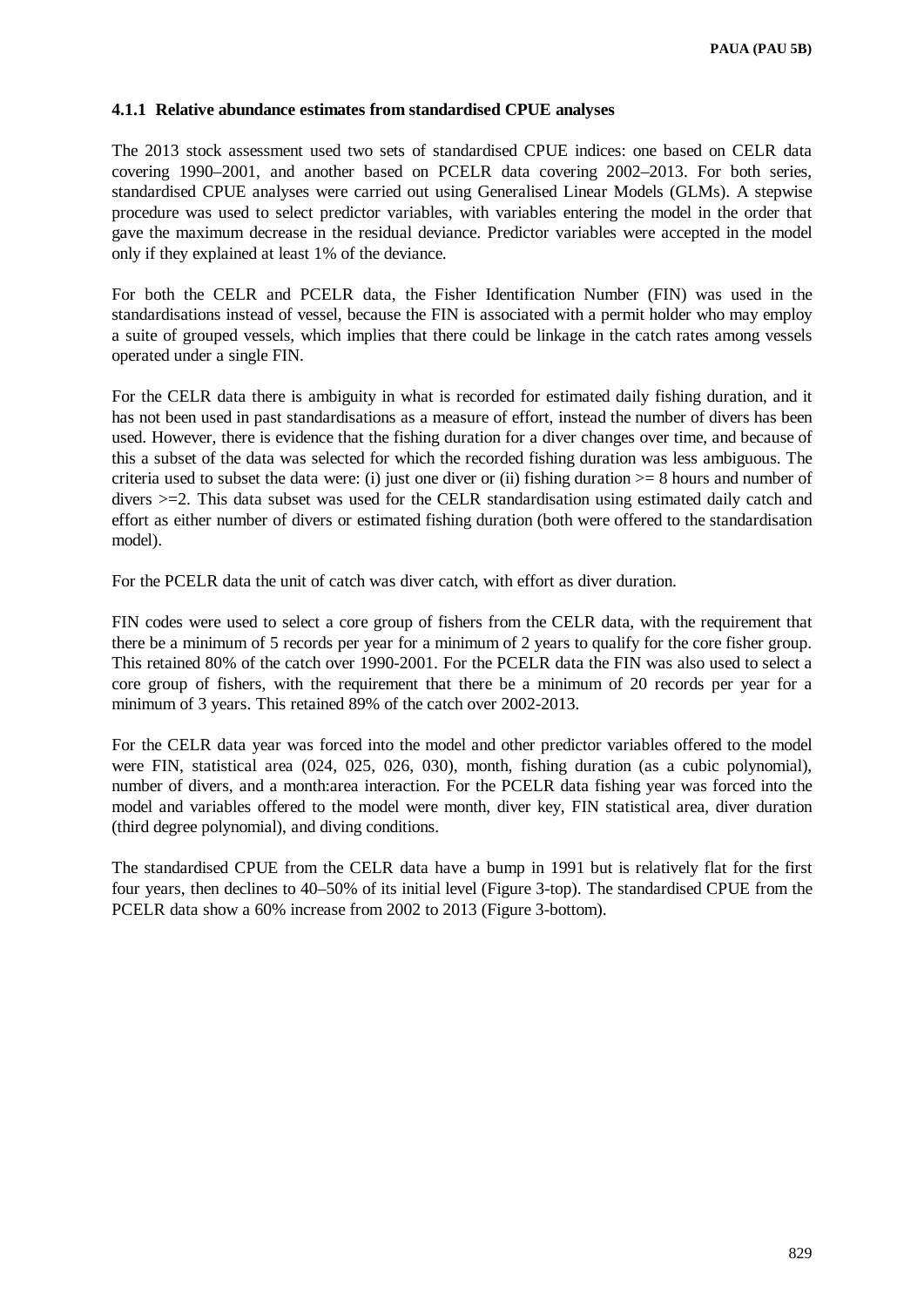

**Figure 3: The standardised CPUE indices with 95% confidence intervals for the early CELR/FSU series (top panel) and the recent PCELR series (bottom panel).**

### **4.1.2 Relative abundance estimates from research diver surveys**

The relative abundance of paua in PAU 5B has also been estimated from a number of independent research diver surveys (RDSI) undertaken in various years between 1993 and 2007. The survey strata included Ruggedy, Waituna, Codfish, Pegasus, Lords, and East Cape. These data were not included in the assessment because there is concern that the data are not a reliable index of abundance.

Concerns about the ability of the data collected in the independent Research Dive surveys to reflect relative abundance instigated several reviews in 2009 (Cordue 2009) and 2010 (Haist 2010). The reviews assessed the reliability of the research diver survey index as an index of abundance and whether the RDSI, when used in the paua stock assessment models, results in model outputs that adequately reflect the status of the stocks. Both reviews suggested that outputs from paua stock assessments using the RDSI should be treated with caution. For a summary of the conclusions from the reviews refer to the introductory PAU Working Group Report

### **4.2 Stock assessment methods**

The 2013 PAU 5B stock assessment used the same length-based model as the 2012 PAU 5D assessment (Fu 2013). The model was described by Breen *et al.* (2003). PAU 5B was last assessed in 2007 (Breen & Smith 2008) and the most recent assessment is 2013 (Fu 2014 in prep).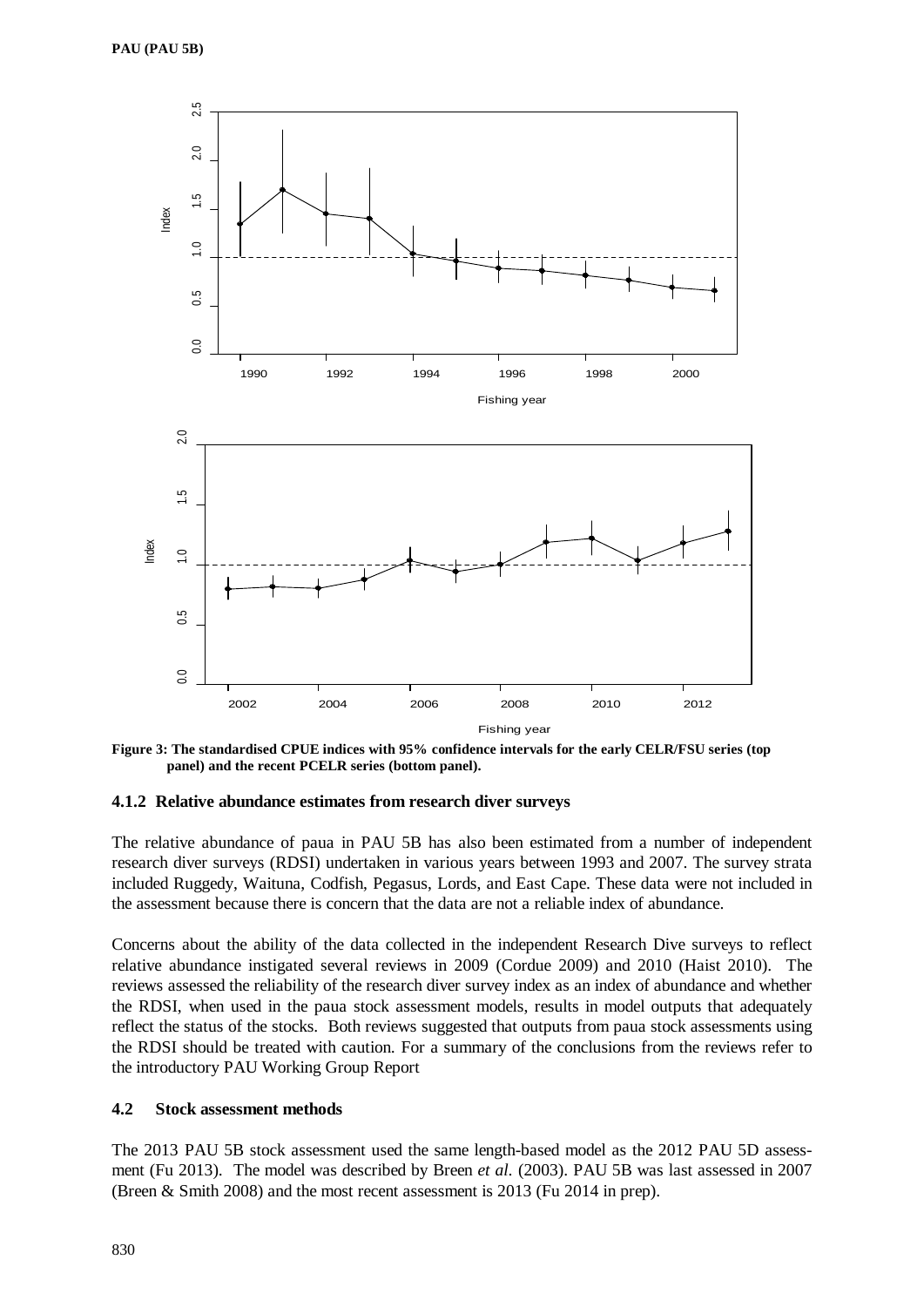The model structure assumed a single sex population residing in a single homogeneous area, with length classes from 70 mm to 170 mm in 2 mm bins. Growth is length-based, without reference to age, mediated through a growth transition matrix that describes the probability of transitions among length class at each time step. Paua enter the model following recruitment and are removed by natural mortality and fishing mortality.

The model simulates the population from 1965 to 2013. Catches were available for 1974-2013 although catches before 1995 must be estimated from the combined PAU 5 catch. Catches were assumed to increase linearly between 1965 and 1973 from 0 to the 1974 catch level. Catches included commercial, recreational, customary, and illegal catch, and all catches occurred within the same time step.

Recruitment was assumed to take place at the beginning of the annual cycle, and length at recruitment was defined by a uniform distribution with a range between 70 and 80 mm. No explicit stockrecruitment relationship was modelled in previous assessments; however, the Shellfish Working Group agreed to use a Beverton-Holt stock-recruitment relationship with steepness (*h*) of 0.75 for this assessment.

Maturity is not required in the population partition but is necessary for estimating spawning biomass. The model estimated proportions mature from length-at-maturity data. Growth and natural mortalities were also estimated within the model. The model estimated the commercial fishing selectivity, assumed to follow a logistic curve and asymptote at 1. The increase in Minimum Harvest Size between 2006 and 2011 was modelled as an annual shift in fishing selectivity.

The assessment was conducted in several steps. First, the model was fitted to the data with parameters estimated at the mode of their joint posterior distribution (MPD). Next, from the resulting fit, Markov chain-Monte Carlo (MCMC) simulations were made to obtain a large set of samples from the joint posterior distribution. From this set of samples, forward projections were made and an agreed set of biological indicators obtained. Model sensitivity was explored by comparing MPD fits made under alternative model assumptions.

The base case model excluded the RDSI and RDLF data, used the methods recommended by Francis (2011) to determine the relative weights for the proportion-at-length and abundance data, and estimated *M* assuming a lognormal prior with a mean of 0.1. When the RDSI and RDLF data were included in the model, they had almost no influence on model results. This suggested that the RDSI and RDLF were probably not in conflict with other observations, but this could also be related to their small model weights.

The sensitivity trials included an alternative prior on *M*, alternative catch history estimates with lower catches between 1985 and 1995, the use of inverse-logistic growth model, and the exclusion of the early or the recent CPUE indices. The sensitivity trials addressed uncertainties associated with various aspects of the input data and model assumptions. MCMCs were carried out for the base case and model run 0.4, which used a uniform prior on *M*.

The assessment calculates the following quantities from their posterior distributions: the equilibrium spawning stock biomass with recruitment equal to the average recruitment from the period for which recruitment deviation were estimated  $(B_0)$ , the mid-season spawning and recruited biomass for 2013  $(B_{2013}$  and  $B_{2013}^r$ ) and for the projection period  $(B_{proj}$  and  $B_{proj}^r$ ). This assessment also reports the following fishery indictors:

- $B\%B_0$  Current or projected spawning biomass as a percentage of  $B_0$
- $B\%B_{\text{msv}}$  Current or projected spawning biomass as a percentage of  $B_{\text{msv}}$
- $Pr(B_{proj} > B_{msv})$  Probability that projected spawning biomass is greater than  $B_{msv}$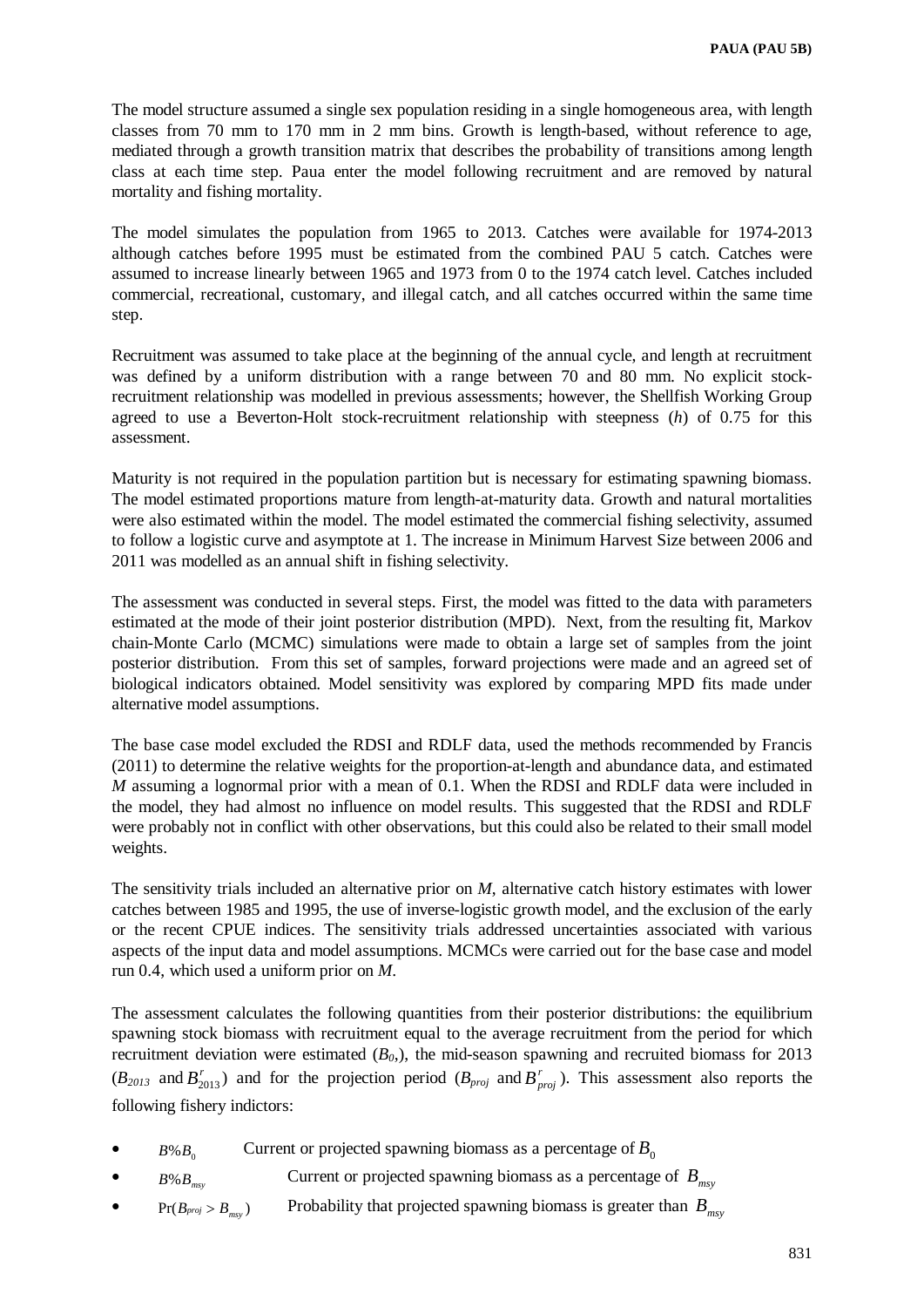- $Pr(B_{proj} > B_{2012})$  Probability that projected spawning biomass is greater than  $B_{current}$
- $B\%B_0^r$  Current or projected recruited biomass as a percentage of  $B_0^r$
- *B*% $B_{\text{mov}}^r$  Current or projected recruited biomass as a percentage of  $B_{\text{mov}}^r$
- $Pr(B_{proj} > B'_{prev})$ Probability that projected recruit-sized biomass is greater than  $B_{mv}^r$
- $Pr(B_{proj} > B_{2012}^r)$ *Probability that projected recruit-sized biomass is greater than*  $B_{2012}^r$
- $Pr(B_{\text{max}} > 40\% B_0)$  Probability that projected spawning biomass is greater than 40%  $B_0$
- $Pr(B_{\text{proj}} < 20\% B_0)$  Probability that projected spawning biomass is less than 20%  $B_0$
- $Pr(B_{\text{proj}} < 10\% B_0)$  Probability that projected spawning biomass is less than 10%  $B_0$
- Pr( $U_{proj} > U_{40\%B0}$ ) Probability that projected exploitation rate is greater than  $U_{40\%B0}$

### **4.3 Stock assessment results**

The base case model  $(0.1)$  estimated that the unfished spawning stock biomass  $(B<sub>0</sub>)$  was about 3625 t (3390–3870 t) (Figure 4), and the spawning stock population in 2013 ( $B_{2013}$ ) was about 44% (36–54%) of  $B_0$  (Table 5). The base case indicated that spawning biomass increased rapidly after 2002 when the stock was at its lowest level. The 3-year model projection, assuming current catch levels and using recruitments re-sampled from the recent model estimates, suggested that the spawning stock abundance will increase to about 48% (0.38–0.61) of  $B_0$  over the next three years (Table 6). The projection also indicated that the probability of the spawning stock biomass being above the target  $(40\% B_0)$  will increase from about 80% in 2013 to 93% by 2016. The projection assumed the Minimum Harvest Size will remain at 135 mm for the next three years; the projected stock status changed very little if an MHS of 125 mm was assumed

The MCMC simulation started at the MPD parameter values and the traces show good mixing. MCMC chains starting at either higher or lower parameter values also converged after the initial burnin phase. The base case model estimated an *M* of 0.12 with a 90% credible interval between 0.11 and 0.14. The midpoint of the commercial fishery selectivity (pre-2006), where selectivity is 50% of the maximum, was estimated to be about 125 mm and the selectivity ogive was very steep. The model estimated an annual shift of about 1.9 mm in selectivity, with a total increase of about 10 mm between 2006 and 2011.

The estimated recruitment deviations showed a period of relatively low recruitment through the 1990s to the early 2000s and the recruitment in recent years (after 2002) has been above the long term average. Exploitation rates peaked around 2002, but have decreased since then. The base case estimated exploitation rate in 2013 to be about 0.11 (0.09–0.14).

When a uniform prior on *M* was used (MCMC 0.4), the posterior median of *M* was estimated to be 0.15, and the posterior distribution had a much wider range, with a 90% credible interval between 0.13 and 0.19. This model run produced a more rapid increase in spawning biomass after 2002 with  $B_{current}$  estimated to be about 55% (43–73%) of  $B_0$ . Model fits to both CPUE and CSLF changed very little from when the uninformative prior on *M* was used.

Deterministic  $B_{\text{msv}}$  was calculated using posterior samples of estimated parameters assuming constant recruitments and a B-H stock-recruitment relationship with a steepness of 0.75. The median of  $B<sub>mvv</sub>$ was estimated to be about 28%  $B_0$  for both MCMC 0.1 and 0.4. The corresponding exploitation rate  $(U_{\text{max}})$  was estimated to be 37% for MCMC 0.1 and 67% for MCMC 0.4. The MHS was fixed at 135 mm in the calculation and  $U_{\text{msv}}$  was sensitive to this value:  $U_{\text{msv}}$  was estimated to be 22% for MCMC 0.1 and 31% for MCMC 0.4 when an MHS of 125 mm was used. However both MSY and  $B_{\text{max}}$  were less sensitive to the values of MHS. Assuming an MHS of 135 mm,  $U_{\gamma_{\phi_4}}$  was estimated to be 19% and 30% for MCMC 0.1 and 0.4 respectively.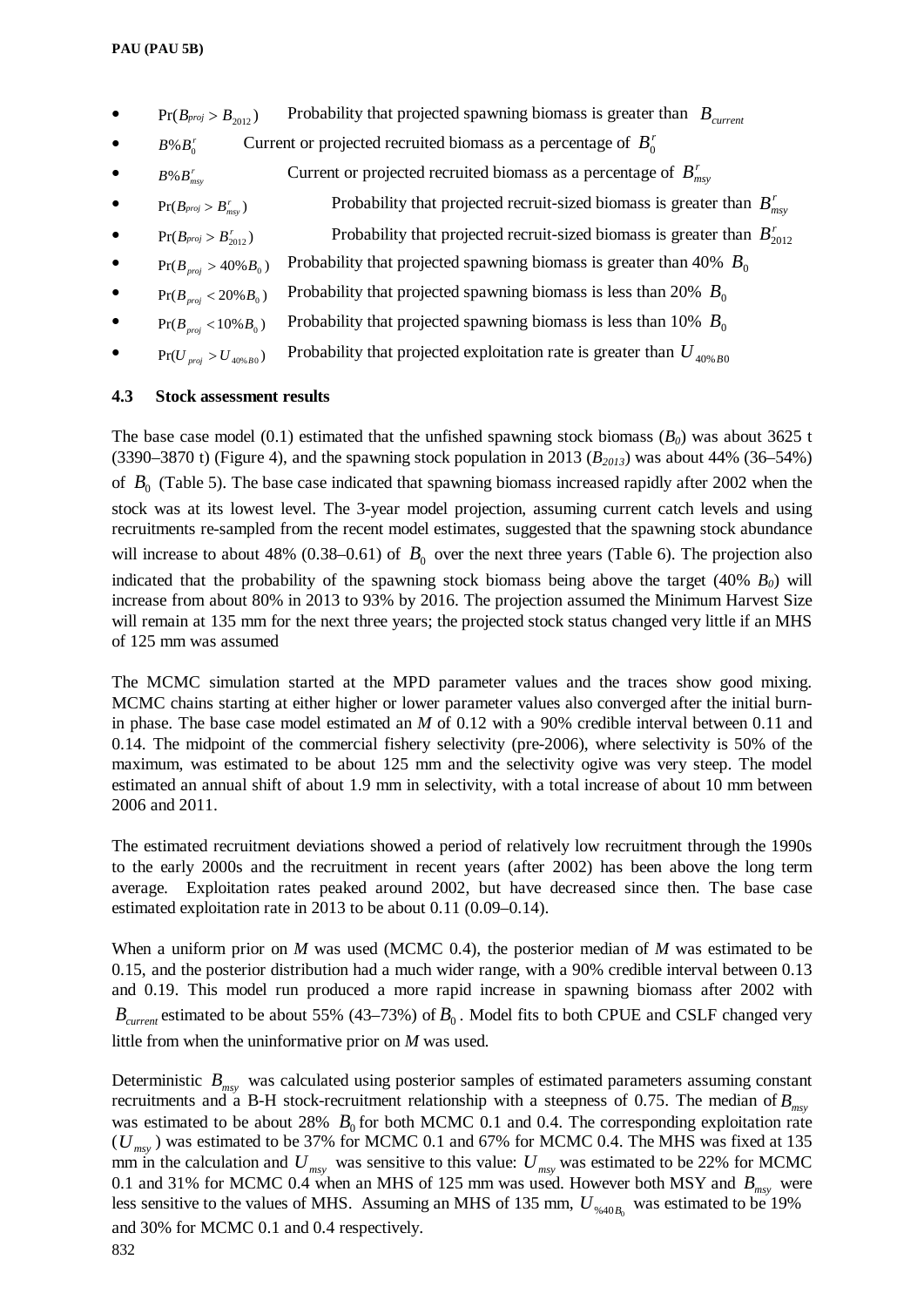For a number of reasons (as outlined below)  $B_{msv}$  is not currently used as a reference point for managing paua stocks. However, because determining the most suitable target and limit reference points for managing paua stocks is still work in progress, *Bmsy* is among the indicators that are being estimated.

There are several reasons why  $B_{MSY}$  is not considered a suitable target for management of the paua fishery. First, it assumes a harvest strategy that is unrealistic in that it involves perfect knowledge including perfect catch and biological information and perfect stock assessments (because current biomass must be known exactly in order to calculate target catch ), a constant-exploitation management strategy with annual changes in TACC (which are unlikely to happen in New Zealand and not desirable for most stakeholders), and perfect management implementation of the TACC and catch splits with no under- or overruns. Second, it assumes perfect knowledge of the stock-recruit relationship, which is actually very poorly known. Third, it would be very difficult with such a low biomass target to avoid the biomass occasionally falling below 20%  $B_0$ , the default soft limit according to the Harvest Strategy Standard. Thus, the actual target needs to be above this theoretical optimum, but the extent to which it needs to be above has not been determined.

**Table 5: Summary of the marginal posterior distributions from the MCMC chain from the base case (Model 0.1), and sensitivity trial (model 0.4). The columns show the median, the 5th and 95th percentiles values observed in the 1000 samples. Biomass is in tonnes.**

|                               | MCMC <sub>0.1</sub> | MCMC <sub>0.4</sub> |
|-------------------------------|---------------------|---------------------|
| B <sub>0</sub>                | 3635 (3392-3872)    | 3366 (3063-3691)    |
| $B_{msv}$                     | 1021 (960-1086)     | 967 (887-1119)      |
| $B_{2013}$                    | 1592 (1293-1975)    | 1855 (1441-2486)    |
| $B_{2013} \% B_0$             | $44(36-53)$         | $55(43 - 73)$       |
| $B_{2013}$ % $B_{\text{msv}}$ | $156(128-156)$      | 194 (152-231)       |
| $B_{msv}$ % $B_0$             | $28(28-29)$         | $28(28-34)$         |
| $rB_0$                        | 3194 (2952-3440)    | 2838 (2490-3185)    |
| $rB_{msv}$                    | 664 (587-737)       | 534 (448-648)       |
| $rB_{2013}$                   | 1210 (953-1534)     | 1375 (1045-1851)    |
| $rB_{2013}/rB_0$              | $0.38(0.30 - 0.47)$ | $0.49(0.37-0.67)$   |
| $rB_{2013}/rB_{msv}$          | $1.82(1.40-2.39)$   | $2.64(1.79-3.48)$   |
| $rB_{ms}$ / $rB_0$            | $0.21(0.19-0.22)$   | $0.19(0.17-0.21)$   |
| <b>MSY</b>                    | $166(156-182)$      | 190 (167-234)       |
| $U_{\text{40\%RO}}$           | $19(16-24)$         | $30(20-56)$         |
| $U_{msv}$                     | $37(29 - 0.50)$     | $67(39-98)$         |
| $U_{2013}$                    | $11(9-14)$          | $10(7-13)$          |
|                               |                     |                     |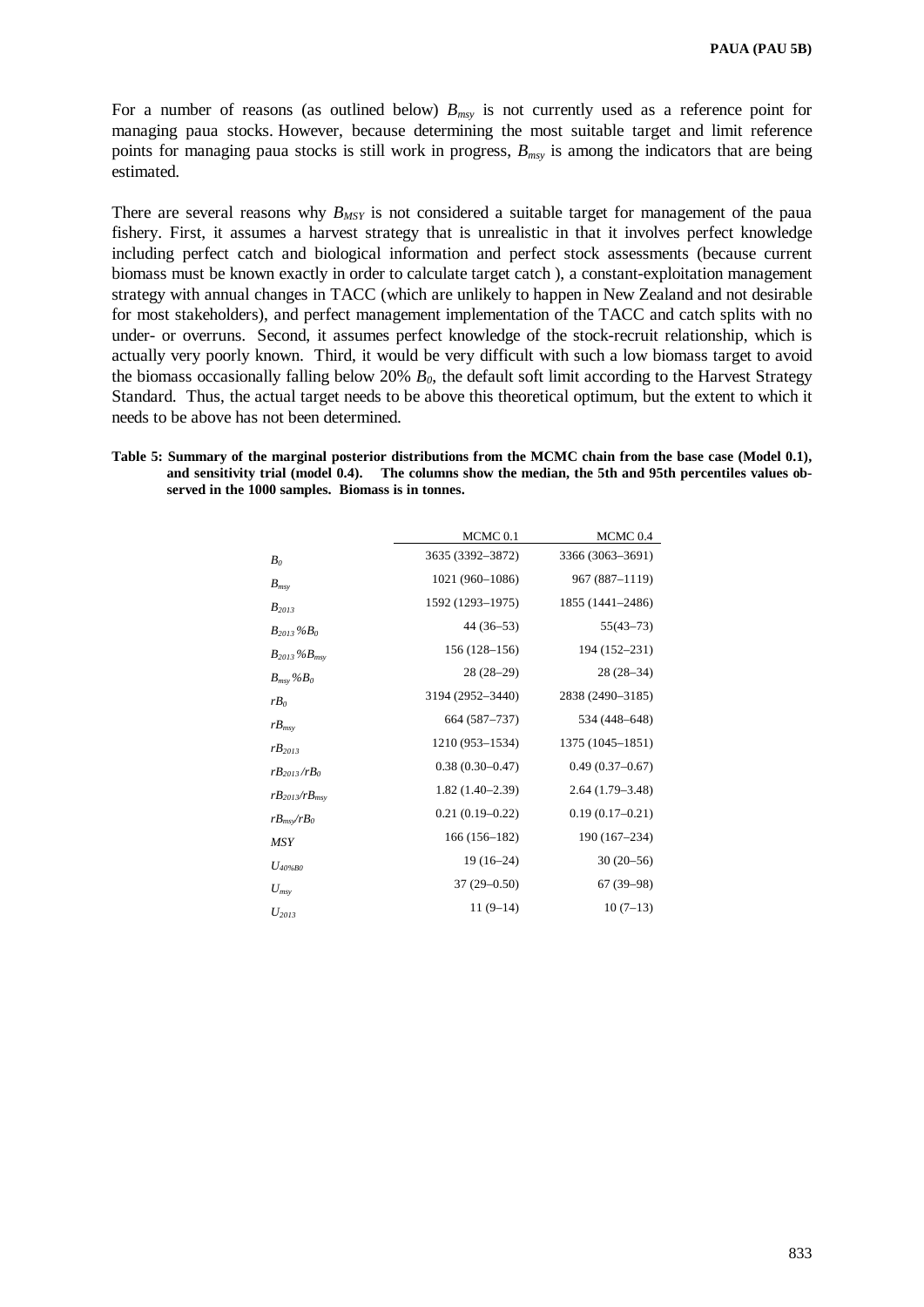

**Figure 4: Posterior distributions of spawning stock biomass and spawning stock biomass as a percentage of the virgin level from MCMC 0.1 and 0.4. The box shows the median of the posterior distribution (horizontal bar), the 25th and 75th percentiles (box), with the whiskers representing the full range of the distribution.** 

**Table 6: Summary of current and projected indicators for the base case with future commercial catch set to current TACC and future minimum harvest size set to 135 mm or 125 mm: biomass as a percentage of the virgin and current stock status, for spawning stock and recruit-sized biomass.** B<sub>()</sub> (current or projected **biomass),** *U*( )**(current or projected exploitation rate).**

|                                               |                     | 135 mm              |                   | $125 \text{ mm}$     |
|-----------------------------------------------|---------------------|---------------------|-------------------|----------------------|
|                                               | 2013                | 2015                | 2013              | 2015                 |
| $B_0\%B_0$                                    | $44(35-55)$         | $48(38-61)$         | $44(35-55)$       | $47(37-61)$          |
| $B_{\left(\right)} \mathcal{A}B_{\text{msy}}$ | 156 (124-197)       | $169(132 - 218)$    | $159(126-203)$    | $172(134 - 223)$     |
| $Pr(B_0 > B_{msv})$                           | 1.00                | 1.00                | 1.00              | 1.00                 |
| $Pr(B_0 > B_{2012})$                          |                     | 0.92                |                   | 0.91                 |
| $Pr(B_0 > 40\% B_0)$                          | 0.80                | 0.93                | 0.79              | 0.92                 |
| $Pr(B_0 < 20\% B_0)$                          | 0.00                | 0.00                | 0.00              | $0.00\,$             |
| $Pr(B_0 < 10\% B_0)$                          | 0.00                | 0.00                | 0.00              | 0.00                 |
| $B_0/B_0^r$                                   | $0.38(0.29 - 0.49)$ | $0.42(0.33 - 0.53)$ | $0.38(0.29-0.49)$ | $0.419(0.33 - 0.53)$ |
| $B_0/B_{msy}^r$                               | $1.82(1.34 - 2.53)$ | $2.02(1.51-2.74)$   | $1.87(1.36-2.62)$ | $2.07(1.54 - 2.84)$  |
| $Pr(B_0 > B_{msv}^r)$                         | 1.00                | 1.00                | 1.00              | 1.00                 |
| $Pr(B_0 > B'_{2012})$                         |                     | 1.00                |                   | 1.00                 |
| $Pr(U_0 > U_{\frac{\%40B0}{}})$               | 0.14                | 0.02                | 0.14              | 0.00                 |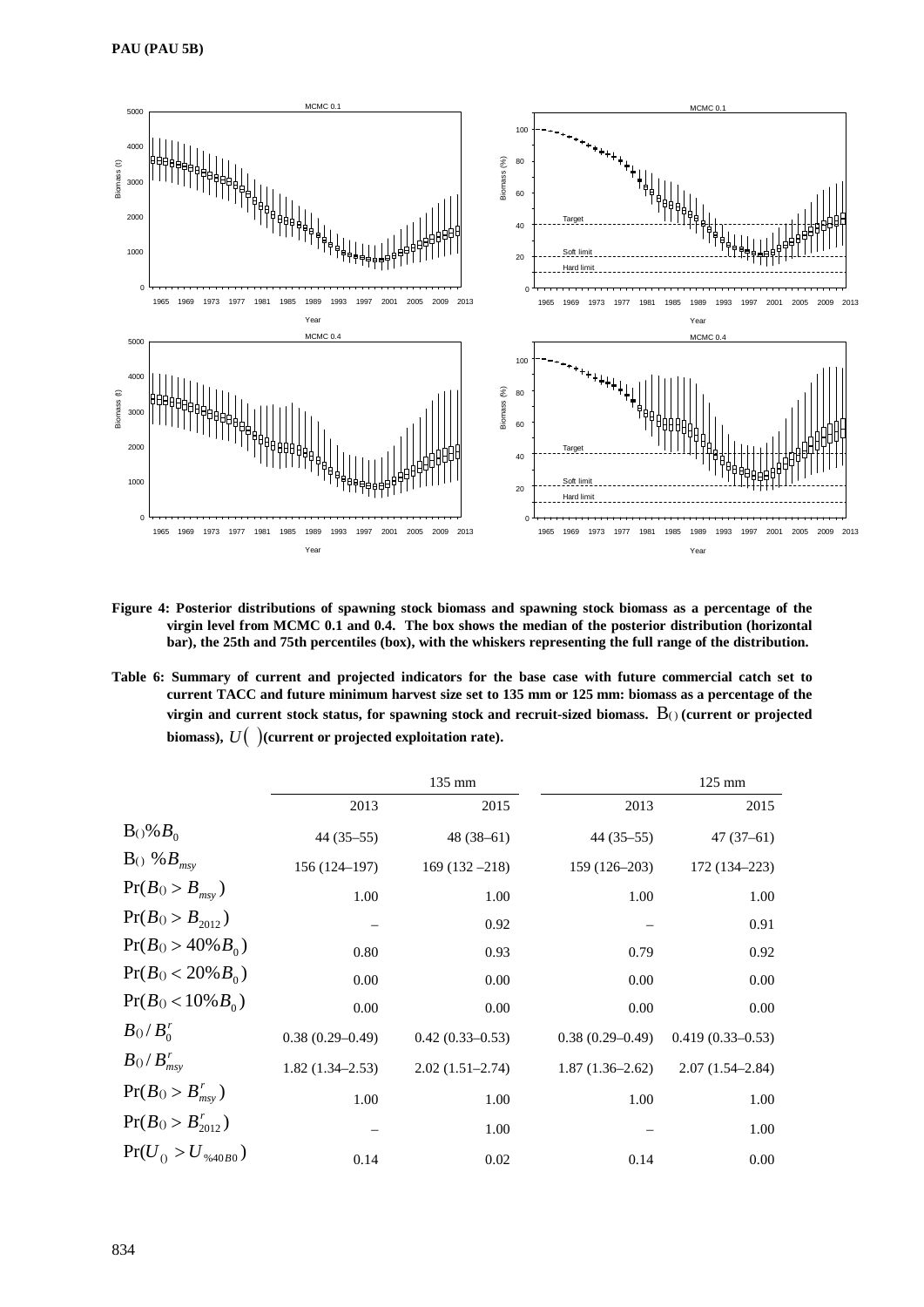### **4.4 Other factors**

The assessment used CPUE as an index of abundance. The assumption that CPUE indexes abundance is questionable. The literature on abalone fisheries suggests that CPUE is problematic for stock assessments because of serial depletion. This can happen when fishers deplete unfished or lightly fished beds and maintain their catch rates by moving to new areas. Thus CPUE stays high while the biomass is actually decreasing. For PAU 5B, the model estimate of stock status was strongly driven by the trend in the recent CPUE indices. It is unknown to what extent the CPUE series tracks stock abundance. The SFWG believed that the increasing trend in recent CPUE series may be credible, corroborating anecdotal evidence from the commercial divers in PAU 5B that the stock has been in good shape in recent years.

Natural mortality is an important productivity parameter. It is often difficult to estimate *M* reliably within a stock assessment model and the estimate is strongly influenced by the assumed prior. For the paua assessment, the choice of prior has been based on current belief on the plausible range of the natural mortality for paua, and therefore it is reasonable to incorporate available evidence to inform the estimation of *M*. The sensitivity of model results to the assumptions on *M* could be assessed through the use of alternative priors.

Another source of uncertainty is the data. The commercial catch is unknown before 1974 and is estimated with uncertainty before 1995. Major differences may exist between the catches we assume and what was actually taken. In addition, non-commercial catch estimates are poorly determined and could be substantially different from what was assumed, although generally non-commercial catches appear to be relatively small compared with commercial catch. The estimate of illegal catch in particular is uncertain.

The model treats the whole of the assessed area of PAU 5B as if it were a single stock with homogeneous biology, habitat and fishing pressures. The model assumes homogeneity in recruitment and natural mortality, and assumes that growth has the same mean and variance throughout. However, it is known that paua in some areas have stunted growth and others are fast-growing.

Heterogeneity in growth can be a problem for this kind of model (Punt 2003). Variation in growth is addressed to some extent by having a stochastic growth transition matrix based on increments observed in several different places; similarly the length frequency data are integrated across samples from many places.

The effect of these factors is likely to make model results optimistic. For instance, if some local stocks are fished very hard and others not fished, recruitment failure can result because of the localized depletion of spawners. Spawners must be close to each other to breed and the dispersal of larvae is unknown and may be limited. Recruitment failure is a common observation in overseas abalone fisheries, so local processes may decrease recruitment, an effect that the current model cannot account for.

Another source of uncertainty is that fishing may cause spatial contraction of populations (Shepherd & Partington 1995), or that some populations become relatively unproductive after initial fishing (Gorfine & Dixon 2000). If this happens, the model will overestimate productivity in the population as a whole. Past recruitments estimated by the model might instead have been the result of serial depletion.

# **5. STATUS OF THE STOCK**

### **Stock Structure Assumptions**

PAU 5B is assumed to be a homogenous stock for purposes of the stock assessment.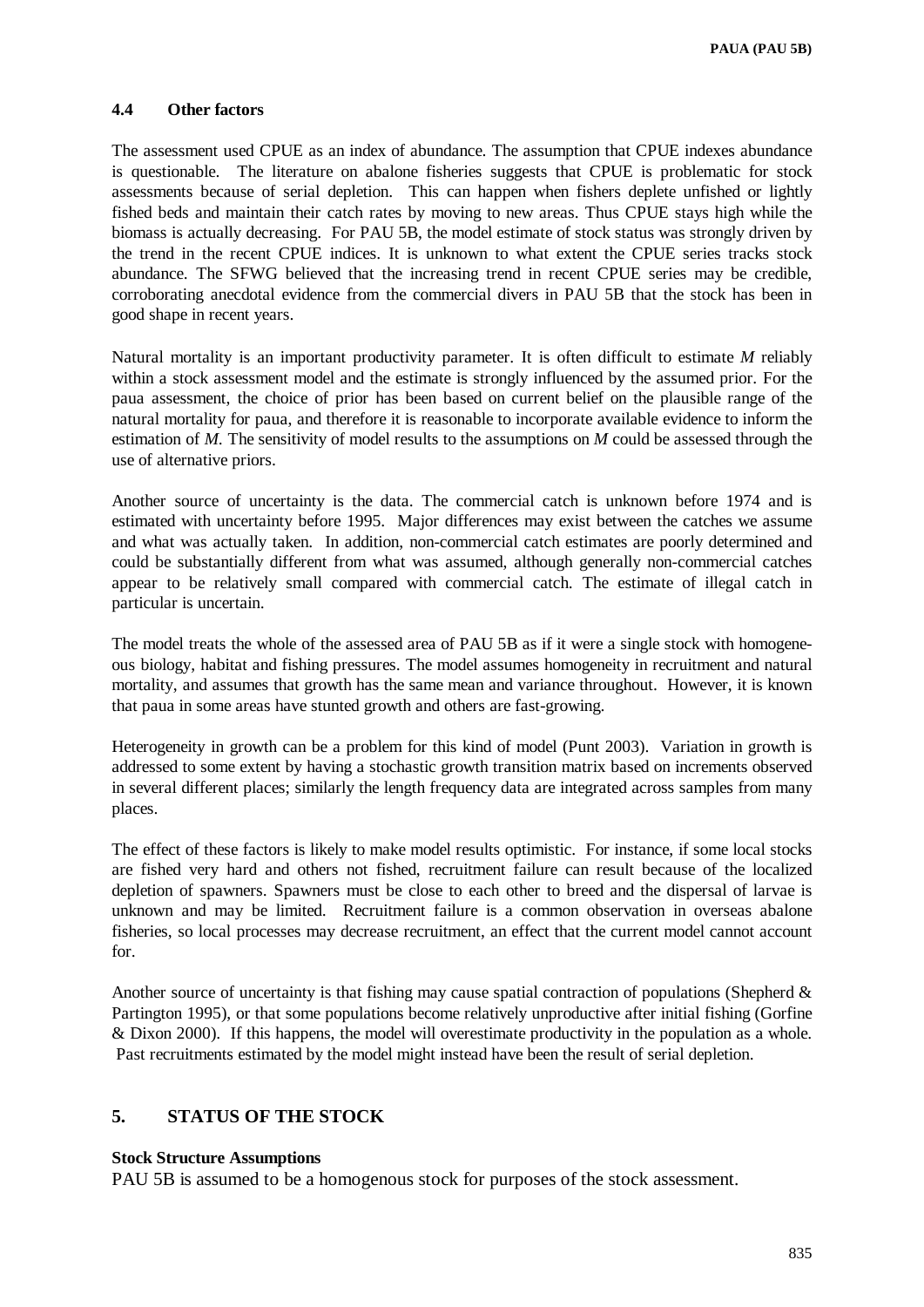| — ГАС ЭД <del>-</del> ПШШК ІІВ                                                                              |                                                               |  |
|-------------------------------------------------------------------------------------------------------------|---------------------------------------------------------------|--|
| <b>Stock Status</b>                                                                                         |                                                               |  |
| Year of Most Recent Assessment                                                                              | 2014                                                          |  |
| <b>Assessment Runs Presented</b>                                                                            | MCMC 0.1 (base case)                                          |  |
| Reference Points                                                                                            | Target: 40% $B_0$ (Default as per HSS)                        |  |
|                                                                                                             | Soft Limit: 20% $B_0$ (Default as per HSS)                    |  |
|                                                                                                             | Hard Limit: 10% $B_0$ (Default as per HSS)                    |  |
|                                                                                                             | Overfishing threshold: $U_{40\%B0}$                           |  |
| $B_{2013}$ was estimated to be 44% $B_0$ for the base case; About as Likely<br>Status in relation to Target |                                                               |  |
|                                                                                                             | as Not $(40-60\%)$ to be at or above the target               |  |
| Status in relation to Limits                                                                                | Very Unlikely $(< 10\%)$ to be below the soft and hard limits |  |
| Overfishing is Very Unlikely $(< 10\%)$ to be occurring<br><b>Status in Relation to Overfishing</b>         |                                                               |  |
| <b>Historical Stock Status Trajectory and Current Status</b>                                                |                                                               |  |

# • **PAU 5B -** *Haliotis iris*

1965 1969 1973 1977 1981 1985 1989 1993 1997 2001 2005 2009 2013  $\Omega$ 20 40  $60$ 80 100 Year Biomass (%) Hard limit Soft limit Target MCMC 0.1

**Posterior distributions spawning stock biomass as a percentage of the virgin level from MCMC 0.1. The box shows the median of the posterior distribution (horizontal bar), the 25th and 75th percentiles (box), with the whiskers representing the full range of the distribution.** 



**Trajectory of exploitation rate as a ratio** *U%40B0* **and spawning stock biomass as a ratio of** *B0* **from the start of assessment period 1965 to 2013 for MCMC 0.1 (base case). The vertical lines at 10%, 20%, 40%**  $B_0$  **represent the hard** limit, the soft limit, and the target respectively. U<sub>%40B0</sub> is the exploitation rate at which the spawning stock biomass would stabilise at 40% B<sub>0</sub> over the long term. Each point on trajectory represents the estimated annual stock status: the value on x axis is the mid-season spawning stock biomass (as a ratio of  $B<sub>0</sub>$ ) and the value on the y axis is the correspond**ing exploitation rate (as a ratio** *U%40B0***) for that year. The estimates are based on MCMC medians and the 2012 90% CI is shown by the cross line.**

### **Fishery and Stock Trends**

| Recent Trend in Biomass or Proxy   Biomass decreased to its lowest level in 2002 but has increased |
|----------------------------------------------------------------------------------------------------|
| since then.                                                                                        |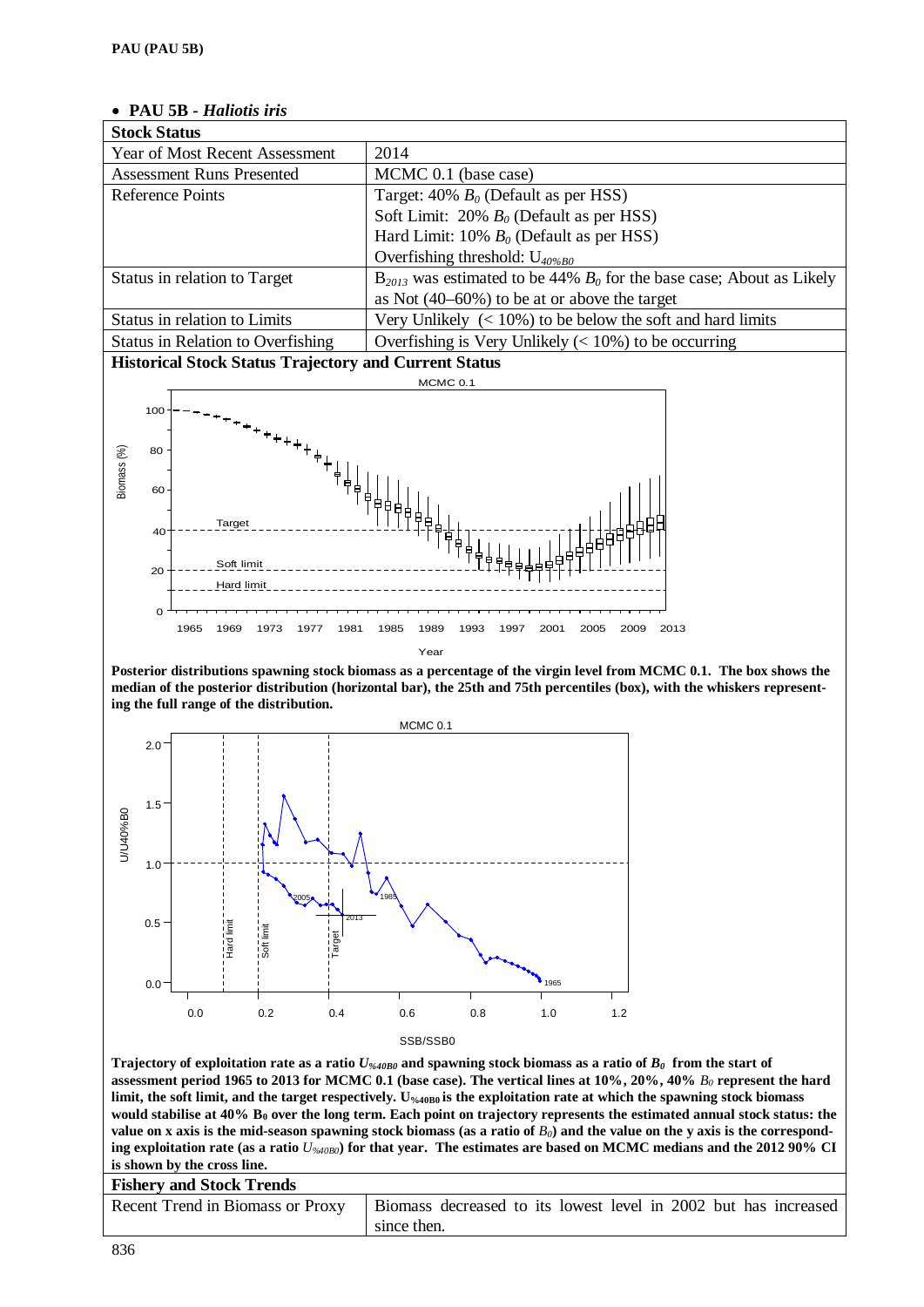|                                     | Recent Trend in Fishing Mortality   Exploitation rate peaked in late 1990s and has since declined. |  |
|-------------------------------------|----------------------------------------------------------------------------------------------------|--|
| or Proxy                            |                                                                                                    |  |
| Other Abundance Indices             | Standardised CPUE generally declined until the early 2000s, but has                                |  |
|                                     | shown an increase since then.                                                                      |  |
| Trends in Other Relevant Indicators | Estimated recruitment was relatively low through the 1990s to the                                  |  |
| or Variables                        | early 2000s and since 2002 has been close to the long term average.                                |  |

| <b>Projections and Prognosis</b>      |                                                                                                         |  |  |
|---------------------------------------|---------------------------------------------------------------------------------------------------------|--|--|
| <b>Stock Projections or Prognosis</b> | At the current catch level biomass is expected to increase over the                                     |  |  |
|                                       | next 3 years.                                                                                           |  |  |
|                                       | Probability of Current Catch or Results from all models suggest it is Very Unlikely $($ ( $>$ 10%) that |  |  |
| <b>TACC</b>                           | causing decline below current catch or TACC will cause a decline below the limits.                      |  |  |
| Limits                                |                                                                                                         |  |  |

| <b>Assessment Methodology &amp; Evaluation</b> |                                                   |                                                                     |  |  |
|------------------------------------------------|---------------------------------------------------|---------------------------------------------------------------------|--|--|
| <b>Assessment Type</b>                         | Full quantitative stock assessment                |                                                                     |  |  |
| <b>Assessment Method</b>                       | Length based Bayesian model                       |                                                                     |  |  |
| <b>Assessment Dates</b>                        | <b>Latest: 2014</b><br>Next: 2017                 |                                                                     |  |  |
| Overall assessment quality (rank)              | $1 - High Quality$                                |                                                                     |  |  |
| Main data inputs (rank)                        | -Catch history                                    | 1 – High Quality for commercial                                     |  |  |
|                                                |                                                   | catch                                                               |  |  |
|                                                |                                                   | 2 – Medium or Mixed Quality for                                     |  |  |
|                                                |                                                   | recreational, customary and illegal                                 |  |  |
|                                                |                                                   | as catch histories are not believed to                              |  |  |
|                                                |                                                   | be fully representative of the QMA                                  |  |  |
|                                                | -CPUE indices early series                        | 2 – Medium or Mixed Quality: not                                    |  |  |
|                                                |                                                   | believed to be fully representative of                              |  |  |
|                                                |                                                   | the whole QMA                                                       |  |  |
|                                                | -CPUE indices later series                        | $1 - High Quality$                                                  |  |  |
|                                                | -Commercial sampling                              | 2 – Medium or Mixed Quality: not                                    |  |  |
|                                                | length frequencies                                | believed to be fully representative of                              |  |  |
|                                                |                                                   | the whole QMA                                                       |  |  |
|                                                | -Tag recapture data (for                          | 1 - High Quality                                                    |  |  |
|                                                | growth estimation)                                |                                                                     |  |  |
|                                                | -Maturity at length data<br>-Research Dive Survey | $1 - High Quality$<br>3 – Low Quality: not believed to              |  |  |
| Data not used (rank)                           | Indices                                           | index the stock                                                     |  |  |
|                                                | -Research Dive Length                             | 3 – Low Quality: not believed to be                                 |  |  |
|                                                | Frequencies                                       | representative of the entire QMA                                    |  |  |
| Changes to Model Structure and                 | New model                                         |                                                                     |  |  |
| <b>Assumptions</b>                             |                                                   |                                                                     |  |  |
| Major Sources of Uncertainty                   |                                                   | -M may not be estimated accurately. There is information in the     |  |  |
|                                                |                                                   | data that has informed the estimation of $M$ and the prior has also |  |  |
|                                                | strongly influenced the estimate.                 |                                                                     |  |  |
|                                                | - CPUE may not be a reliable index of abundance.  |                                                                     |  |  |
|                                                |                                                   | -The model treats the whole of the assessed area of PAU 5B as if it |  |  |
|                                                |                                                   | were a single stock with homogeneous biology, habitat and fishing   |  |  |
|                                                | pressure.                                         |                                                                     |  |  |
|                                                |                                                   | -Any effect of voluntary increases in MHS from 125mm to 135         |  |  |
|                                                |                                                   | mm between 2006 and 2011 may not have been adequately               |  |  |
|                                                |                                                   | captured by the model, which could therefore be underestimating     |  |  |
|                                                | the spawning biomass in recent years.             |                                                                     |  |  |